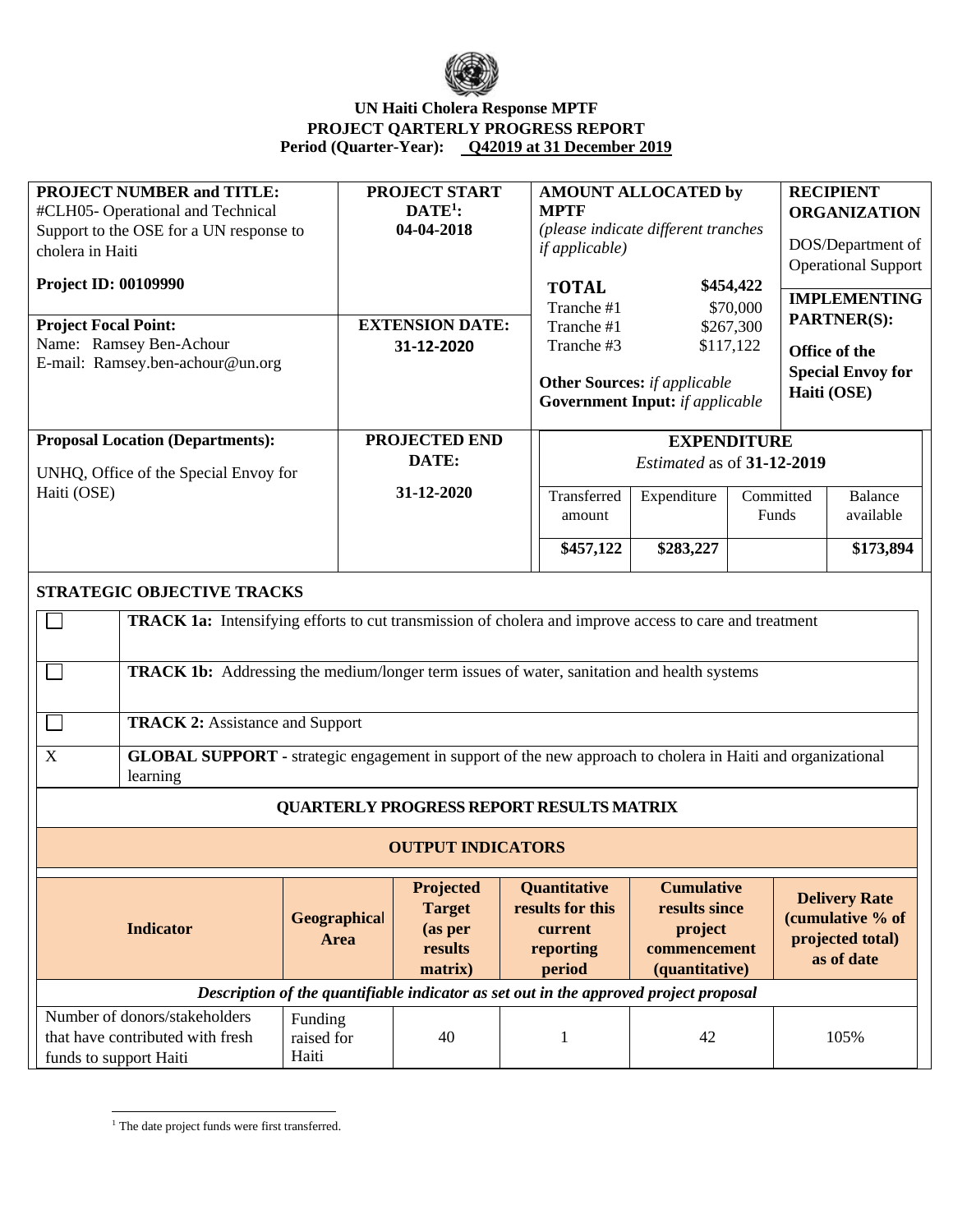

## **UN Haiti Cholera Response MPTF PROJECT QARTERLY PROGRESS REPORT Period (Quarter-Year): Q42019 at 31 December 2019**

| Development of the risk<br>management protocol                                                                                                | International | Developed in<br>line with the<br>SG directive<br>and proposed<br>Member<br><b>States</b> | n/a | Follow-up required                                                                      |      |
|-----------------------------------------------------------------------------------------------------------------------------------------------|---------------|------------------------------------------------------------------------------------------|-----|-----------------------------------------------------------------------------------------|------|
| Development of a strategic<br>consultation on Track 2                                                                                         | International | Strategic<br>plan<br>developed<br>for Track 2                                            |     | Methodology<br>developed. Review<br>will take place<br>during next<br>reporting period. | 100% |
| Development of an actionable<br>strategy and support key<br>stakeholders to ensure<br>communities most affected by<br>cholera receive support | International | <b>Action Plan</b><br>developed<br>for support to<br>affected<br>communities             |     | Plan developed<br>and being<br>implemented                                              | 100% |
| Number of new communications<br>outreach plans developed                                                                                      |               | One plan<br>developed<br>jointly with<br>relevant UN<br>entities                         |     | Plan under<br>development                                                               | 50%  |
|                                                                                                                                               |               |                                                                                          |     |                                                                                         |      |

| <b>BENEFICIARIES:</b><br># of beneficiaries and disaggregated data, where applicable |                             |                             | <b>OTHER:</b> |
|--------------------------------------------------------------------------------------|-----------------------------|-----------------------------|---------------|
|                                                                                      | <b>No. of Beneficiaries</b> | <b>No. of Beneficiaries</b> |               |
|                                                                                      | Female                      | Communities                 |               |
|                                                                                      | <b>Youth Female</b>         | <b>Total</b>                |               |
|                                                                                      | Male                        |                             |               |
|                                                                                      | <b>Youth Male</b>           |                             |               |
|                                                                                      | <b>TOTAL</b>                |                             |               |

**Updates and Key Achievements** *(please use this section to highlight project inputs and key achievements for the current period, including 1-2 narrative paragraph as well as Table, Graphs and or Infographics)*

• Following conversations with the Deputy Secretary-General and the Secretary-General, the mandate of the Special Envoy has been extended to the end of December 2020. This is in line with the UN's commitment to the New Approach to Cholera and ending this chapter with dignity. Additionally, through close coordination between the Office of the Special Envoy (OSE), the new Special Political Mission in Haiti (BINUH) and UNICEF, funding was secured to cover the cost of one P4 staff member to serve as the Representative of the Special Envoy—this position comes at zero cost to the MPTF and is covered entirely by BINUH.